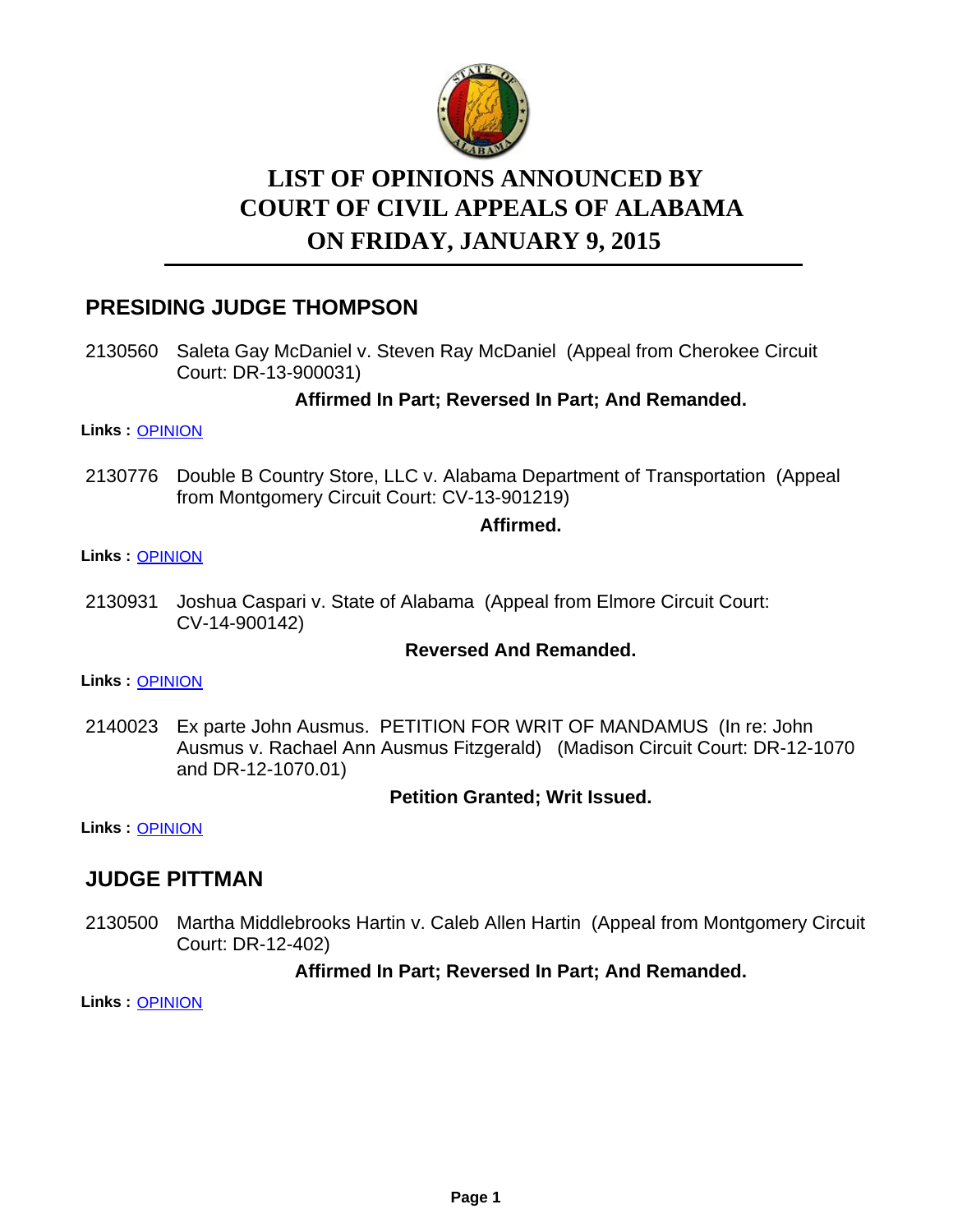Fulghum Fibres, Inc., and Alphonso Gross v. C. Dwayne Stokes and Frisco Forest Products, LLC (Appeal from Monroe Circuit Court: CV-11-900001) *(Consolidated with 2130552.)* 2130551

## **Appeals Dismissed.**

**Links :** [OPINION](https://acis.alabama.gov/displaydocs.cfm?no=631228&event=4960JGU6M)

2130552 Frisco Forest Products, LLC v. C. Dwayne Stokes (Appeal from Monroe Circuit Court: CV-11-900001) *(Consolidated with 2130551.)*

## **Appeal Dismissed.**

**Links :** [OPINION](https://acis.alabama.gov/displaydocs.cfm?no=631228&event=4960JGU6M)

# **JUDGE MOORE**

2130912 Joseph Edward McCarron III v. Jerry Ann McCarron (Appeal from Baldwin Circuit Court: DR-12-900900.01)

#### **Reversed And Remanded With Instructions.**

**Links :** [OPINION](https://acis.alabama.gov/displaydocs.cfm?no=631232&event=4960JGW3J)

# **JUDGE DONALDSON**

2130093 Elizabeth Bonner v. Michael James Bonner (Appeal from Madison Circuit Court: DR-12-900139)

## **Affirmed.**

**Links :** [OPINION](https://acis.alabama.gov/displaydocs.cfm?no=631225&event=4960JGTBU)

2130337 Clayton Krouse v. Amanda Green Youngblood (Appeal from Dale Circuit Court: DR-11-154)

## **Reversed And Remanded With Instructions.**

**Links :** [OPINION](https://acis.alabama.gov/displaydocs.cfm?no=631226&event=4960JGTU2)

## **PER CURIAM**

2130757 C.H. v. Franklin County Department of Human Resources (Appeal from Franklin Juvenile Court: JU-12-50.02) *(Consolidated with 2130758.)*

**Reversed.**

**Links :** [OPINION](https://acis.alabama.gov/displaydocs.cfm?no=631230&event=4960JGVM6)